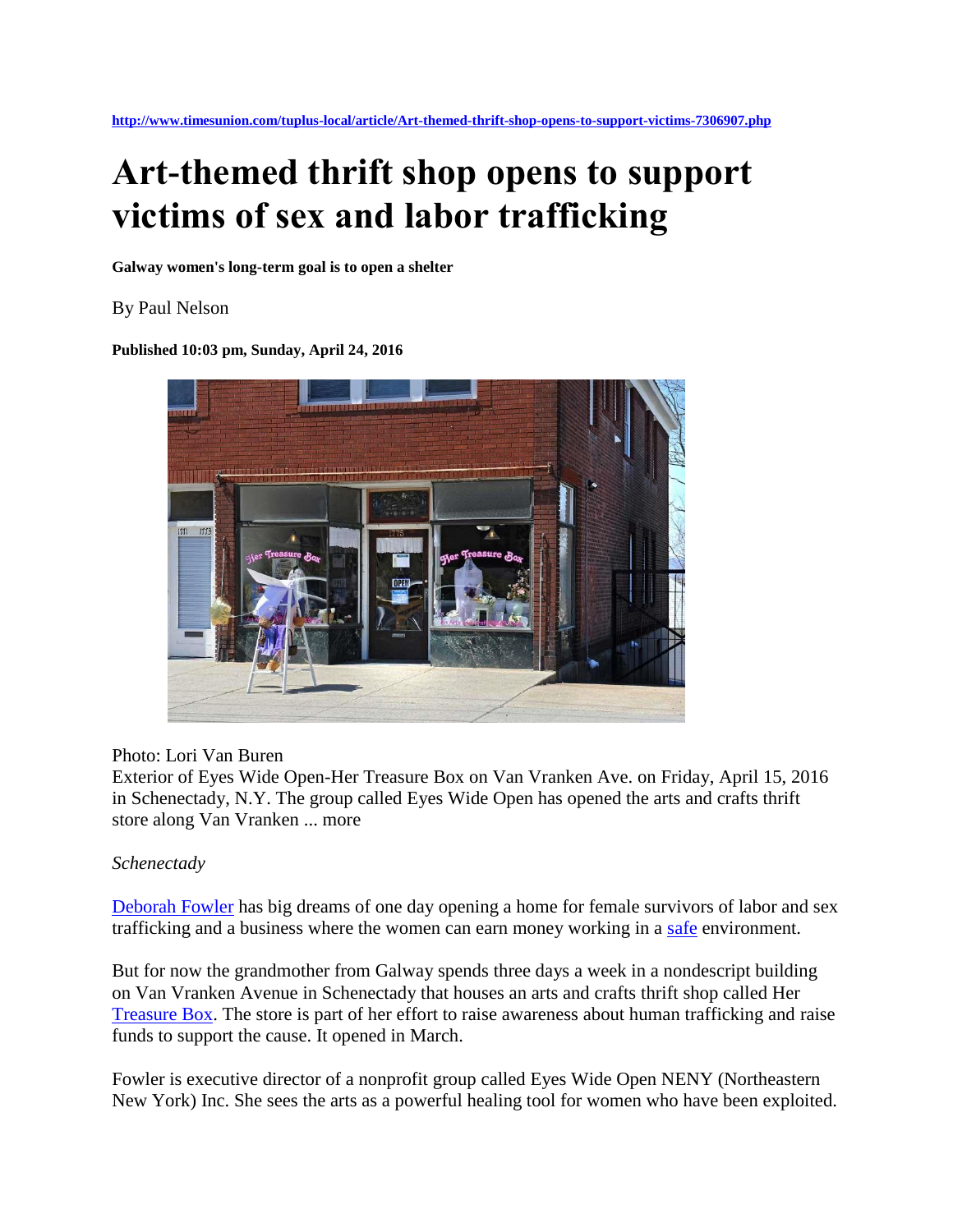"Sometimes a woman is not going to be able to sit and talk about what happened to her for a long time, but if you're in the midst of creating something, it will come out in your artwork or while you're doing it in a group, and it will start to evolve and lead to healing," said Fowler, 58.

She said when she realized the scope of the problem her "eyes got wide open, and that is what I want: to open the eyes of others, and I also want the girls to have their eyes open that there is hope."

In 2010, Fowler, a homemaker, was living in Kuwait with her husband while he worked at power plants for General Electric.

While bonding with women during quilting, Fowler recalled a woman came by soliciting donations.

They later went out for coffee and the woman told Fowler about an underground shelter that helps runaway maids forced to work in terrible conditions after being lured from Nepal with promises of making more money than they could in their homeland.

The mother of three who has nine grandchildren visited the shelter and interacted with the exploited girls and women.

Fowler conceded learning about the plight of the maids and the labor trafficking made her angry.

"Part of me was feeling like this is ridiculous, I'm a fairly educated person, I listen to the news, I read newspapers, how come I don't know about this?" she remembers.

In 2012, she returned home to Galway in Saratoga County, and started telling family and friends and anyone else who would listen about labor trafficking. Fowler said the average age of the girls being exploited and enslaved is 14 years old.

She wrote a book, "Fragrance in the Desert," about human trafficking and her time in Kuwait, which allowed her to spread the word through speaking engagements and book signings.

She recalled one particularly disturbing story of a Nepalese woman in her 50s who, while working for a family with three young boys, was repeatedly raped by them one weekend while their parents were away on vacation.

"Their viewpoint was that she was just a thing, an object, she wasn't a person, she wasn't somebody who loved and took care of them," added Fowler.

To add insult to injury, she said the boys' parents didn't believe the women and beat her for lying.

In the United States, sex trafficking where pimps buy and sell women for prostitution is a big problem.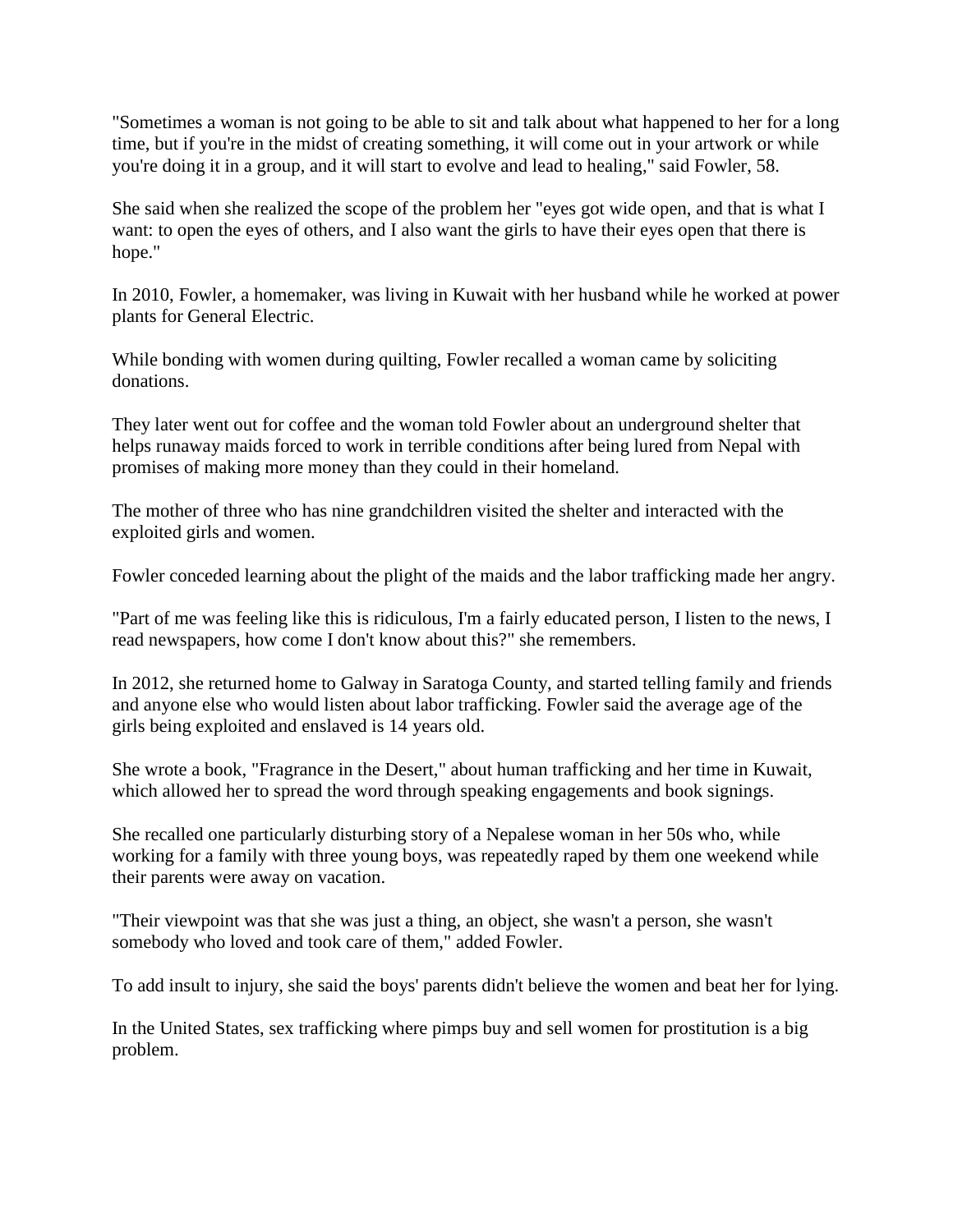"It's here in our neighborhoods, it's everywhere and it's so hidden," said Fowler, adding the internet has made it easier.

"It's like ordering up a pizza, you call this number and tell this guy you want somebody that night, and they'll drop them off," added Fowler.

At first, Fowler and her friends were hawking donated items at flea markets and garage sales to generate funds to build a shelter for female survivors of sex and labor trafficking.

The Schenectady store, which the owner has allowed the organization to use rent-free for the first six months, is open from 10 a.m. to 4 p.m. Thursdays through Saturdays. About a dozen volunteers do everything from pricing sale items to teaching art therapy. Starting in May, the store will also be open Wednesdays.

Fowler said they have repeat customers and sometimes people walking or driving by stop in to ask questions.

"I want them to know we care about women, we care about who they are, and that there's love and life here," said Fowler.

The proceeds will go toward the construction of the long-term care facility, which Fowler hopes to model after Thistle Farms in Nashville, "a community of women who have survived prostitution, trafficking and addiction," according to its website.

Fowler hopes to convert one of the huge Victorian homes in Schenectady into the first facility and maybe open other similar residences in other parts of the Capital Region. She said Eyes Wide Open NENY has offered to provide art therapy for women at Safe Inc. and the YWCA in Schenectady.

Sister [Michele Morek](http://www.timesunion.com/search/?action=search&channel=tuplus-local&inlineLink=1&searchindex=gsa&query=%22Michele+Morek%22) with UNANIMA International, a United Nations-based non-governmental organization (http://www.unanima-international.org), said labor trafficking involving Chinese workers being bused from downstate to places upstate including Albany is a major problem and the work of organized crime.

Authorities are looking into whether the 2014 murder of a Guilderland family of four has any connections to labor trafficking and Chinese organized crime.

The issue of undocumented workers has arisen in the case of the Guilderland homicides of Chinese immigrant [Jin Chen,](http://www.timesunion.com/search/?action=search&channel=tuplus-local&inlineLink=1&searchindex=gsa&query=%22Jin+Chen%22) 39, his wife, Hai [Yan Li,](http://www.timesunion.com/search/?action=search&channel=tuplus-local&inlineLink=1&searchindex=gsa&query=%22Yan+Li%22) 38, and their two young sons, Anthony, 10, and 7-year-old Eddy at their home at 1846 Western Ave.

The [Times Union](http://www.timesunion.com/search/?action=search&channel=tuplus-local&inlineLink=1&searchindex=gsa&query=%22Times+Union%22) has reported that Chen allegedly handled large amounts of off-the-books cash which flowed through undocumented Chinese restaurant workers.